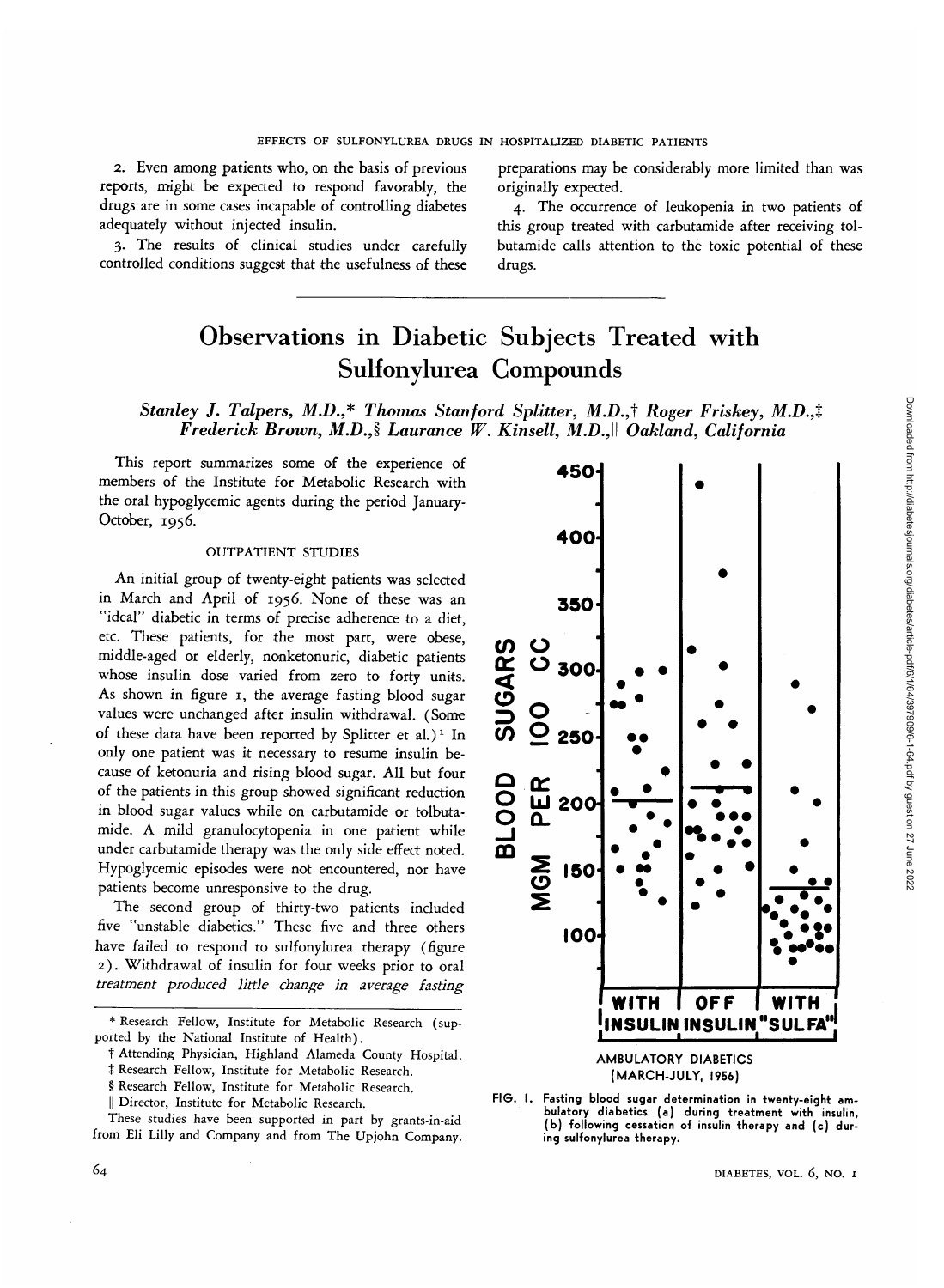

S. J. TALPERS, M.D., T. S. SPLITTER, M.D., R. FRISKEY, M.D., F. BROWN, M.D., L. W. KINSELL, M.D.

FIG. 2. Fasting blood sugar determination in thirty-two ambuand the state of the minimum in this suite ambulatory diabetics with and without insulin and with



FIG. 3. Representative responses (in fasting state) to 2 gm.<br>of sodium Orinase administered intravenously in eight diabetic patients.

blood sugar values. Dosage for patients in this group varied from 0.5 to 3.0 gm. per day, usually in one morning dose.

Side effects in this group have been minimal. There have been no rashes or drug fevers. One patient has noted desquamation of one palm.

In both groups we have been puzzled by the occasional nonketonuric diabetic who fails to respond to sulfonylurea treatment. For that reason, we have attempted to "screen" patients by administering sodium tolbutamide intravenously. A three-hour test, using 2 gm. of sodium







FIG. 5. Lack of response to sulfonylurea in a juvenile diabetic (duration of the disease more than one year).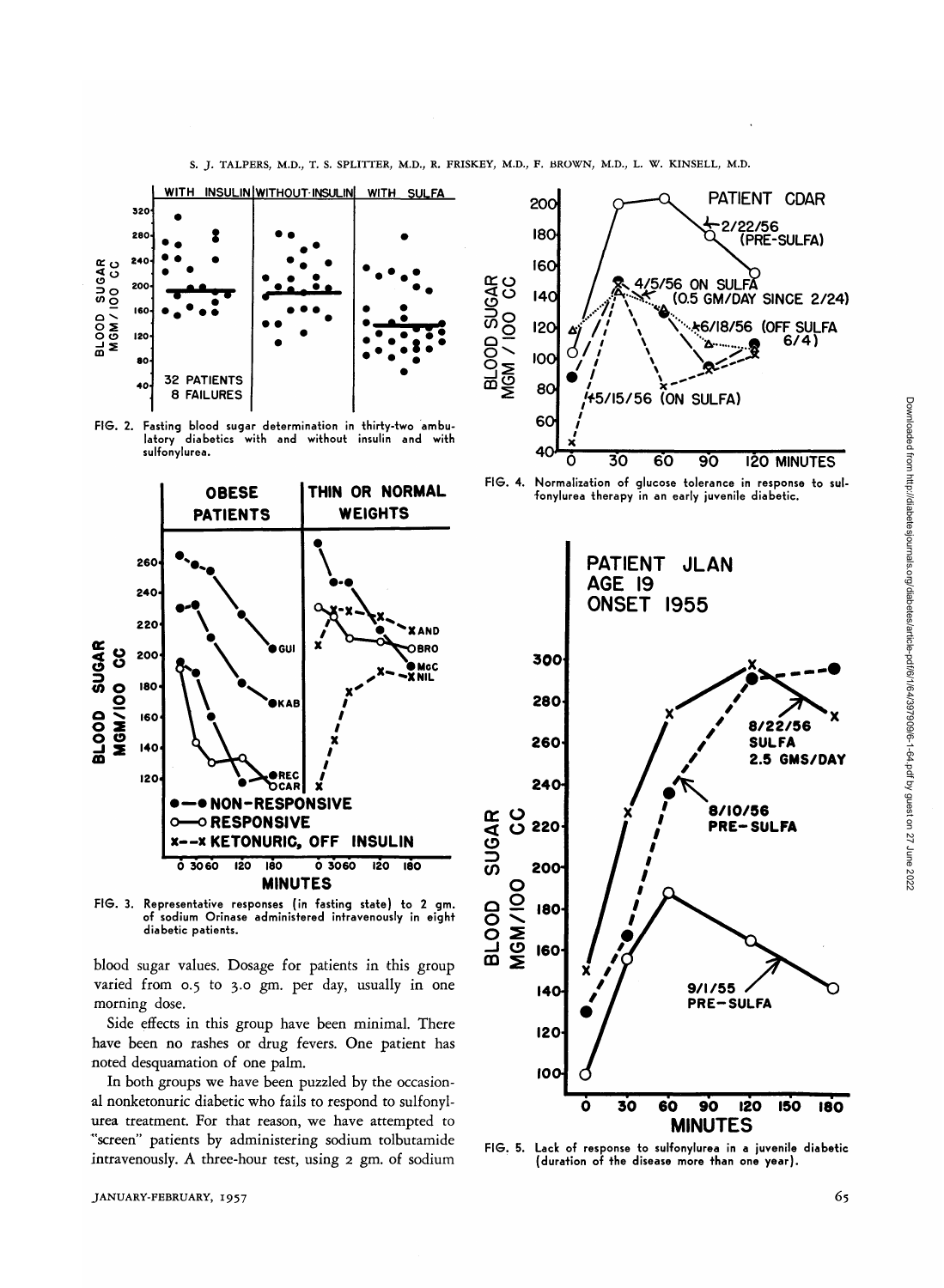



Downloaded from http://diabetesjournals.org/diabetes/article-pdf/6/1/64/397909/6-1-64.pdf by guest on 27 June 2022

Downloaded from http://diabetesjournals.org/diabetes/article-pdf/6/1/94/397909/6-1-64.pdf by guest on 27 June 2022

tolbutamide, has been performed on twenty patients. Figure 3 shows some representative results. Except for "ketonuric diabetics" it *is* apparent that the three-hour intravenous test will not separate responsive from nonresponsive patients.

The juvenile diabetic is reported to be usually unresponsive to sulfonylurea therapy. In figure 4 are shown glucose tolerance curves in a child with "preclinical" diabetes. Glycosuria was noted in a routine urinalysis in February 1955. Glucose tolerance at that time was grossly abnormal. He was placed on a high protein,

high fat diet, and observed until February 1956. Glucose tolerance at this time was still grossly abnormal. Response to carbutamide is shown. In June 1956, it was necessary to discontinue therapy temporarily because of the appearance of hypoglycemic symptoms. He is presently satisfactorily maintained on 250 mg. every other day.

In contrast to this patient, figure  $\frac{1}{2}$  shows glucose tolerance curves of a nineteen-year-old college student with progressive diabetes of one year's duration in whom a dose of 2.5 gm. of carbutamide per day was ineffective.